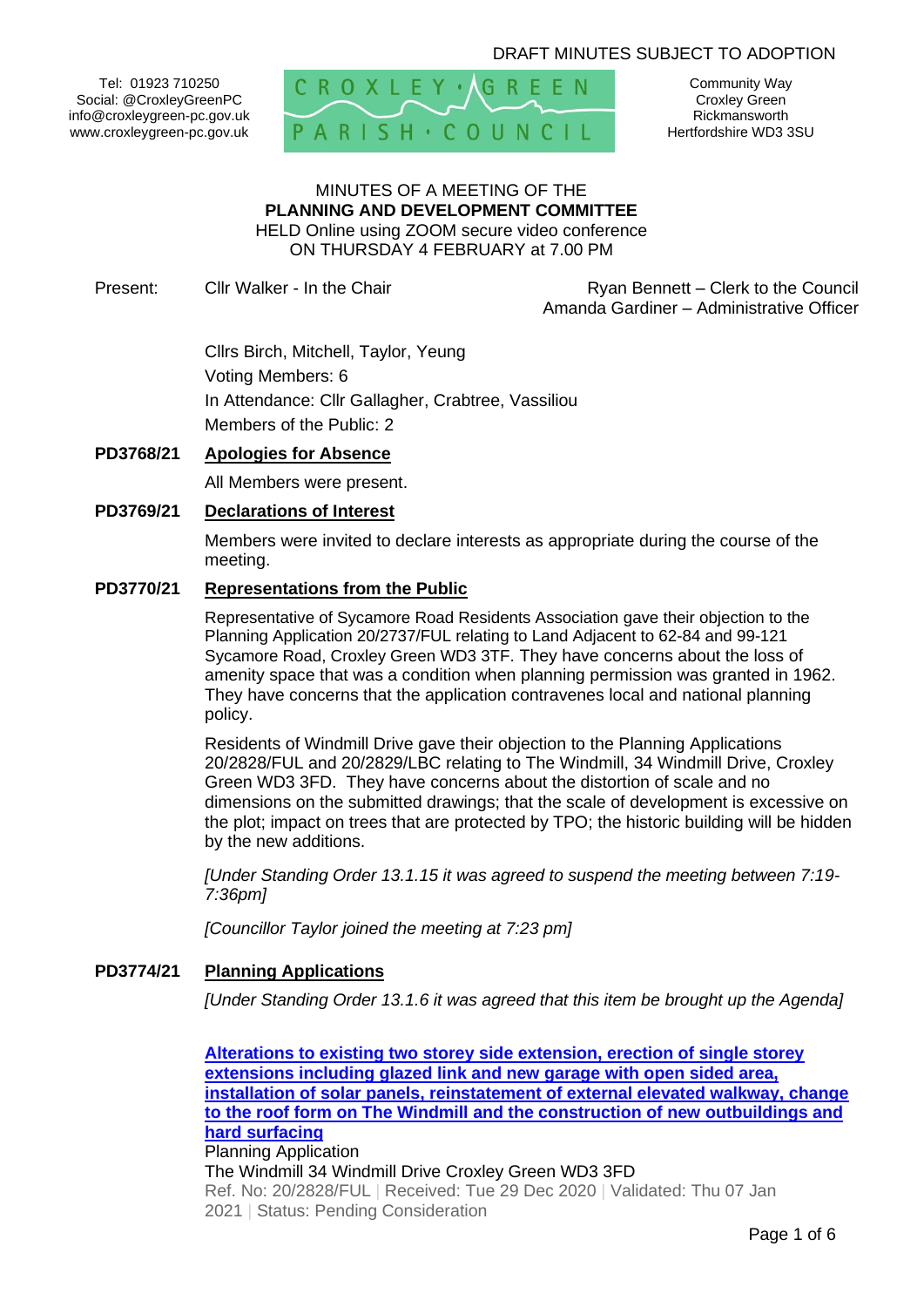**Croxley Green Parish Council Decision: CGPC objects to the application for the following reasons:**

**The overall scale of the development is too large for the plot. It is a complete overdevelopment and results in over massing of the site. CGPC supports the concerns raised by the Chiltern Society, in particular the dominance of the new structure and how the increased ridge height detracts from the character of the windmill.**

**There is an overall lack of detail within the submitted plans which is highly concerning given the importance of the building. There is also a complete lack of dimensions in some parts and the scale of the plans appears to be distorted. CGPC feel that the application should not be considered by the TRDC planning officer until all plans have been resubmitted by the applicant and contain all necessary dimensions to allow for a fully informed decision to be made.** 

**CGPC objects to the garage due to the increased size, the gym as it will detract from the setting of the listed building and the bbq pit as wood burning is not acceptable in a dense urban environment.**

**Although the committee supports the intention to restore the cap to the windmill this should not be painted black but instead be brought back to something similar to its original natural wood, as per the historic photos of the site. CGPC supports the use of green energy but would like the Conservation Officer to determine if the use solar panels so close to a listed building of historical importance is acceptable.**

**CGPC is concerned over how revised and different plans keep being submitted for the property. It has brought great confusion to the process and has made it hard for local residents, and committee members, to continually assess the impact the application will have. CGPC request that a condition be placed on the property that no retrospective planning applications be allowed to be brought forward, for the benefit of local residents, to give them full knowledge of what works are being carried out on the historic building.**

**[Listed Building Consent: Alterations to existing two storey side extension,](https://www3.threerivers.gov.uk/online-applications/applicationDetails.do?activeTab=summary&keyVal=QM3D09QFLSM00&prevPage=inTray)  [erection of single storey extensions including glazed link, installation of solar](https://www3.threerivers.gov.uk/online-applications/applicationDetails.do?activeTab=summary&keyVal=QM3D09QFLSM00&prevPage=inTray)  [panels, reinstatement of external elevated walkway, change to the roof form on](https://www3.threerivers.gov.uk/online-applications/applicationDetails.do?activeTab=summary&keyVal=QM3D09QFLSM00&prevPage=inTray)  [The Windmill](https://www3.threerivers.gov.uk/online-applications/applicationDetails.do?activeTab=summary&keyVal=QM3D09QFLSM00&prevPage=inTray)**

Planning Application The Windmill 34 Windmill Drive Croxley Green WD3 3FD Ref. No: 20/2829/LBC | Received: Tue 29 Dec 2020 | Validated: Thu 07 Jan 2021 | Status: Pending Consideration

**Croxley Green Parish Council Decision: Croxley Green Parish Council ask that the Conservation Officer gives serious consideration to our objection, in particular the overmassing and scale of the development.**

# **[Erection of a block of six apartments and a terrace of three residential](https://www3.threerivers.gov.uk/online-applications/applicationDetails.do?activeTab=summary&keyVal=QLIZOLQFLMZ00&prevPage=inTray)  [dwellings, with the associated access from Sycamore Road, parking and](https://www3.threerivers.gov.uk/online-applications/applicationDetails.do?activeTab=summary&keyVal=QLIZOLQFLMZ00&prevPage=inTray)  [landscaping](https://www3.threerivers.gov.uk/online-applications/applicationDetails.do?activeTab=summary&keyVal=QLIZOLQFLMZ00&prevPage=inTray)**

Planning Application Land Adjacent To 62-84 & 99-121 Sycamore Road Croxley Green Rickmansworth Hertfordshire WD3 3TF

Ref. No: 20/2737/FUL | Received: Fri 18 Dec 2020 | Validated: Tue 26 Jan 2021 | Status: Pending Consideration

**Croxley Green Parish Council Decision: Decision deferred to P&D Committee Meeting on 16 February 2021.**

*[Councillor Yeung left the meeting at 7:57 pm]*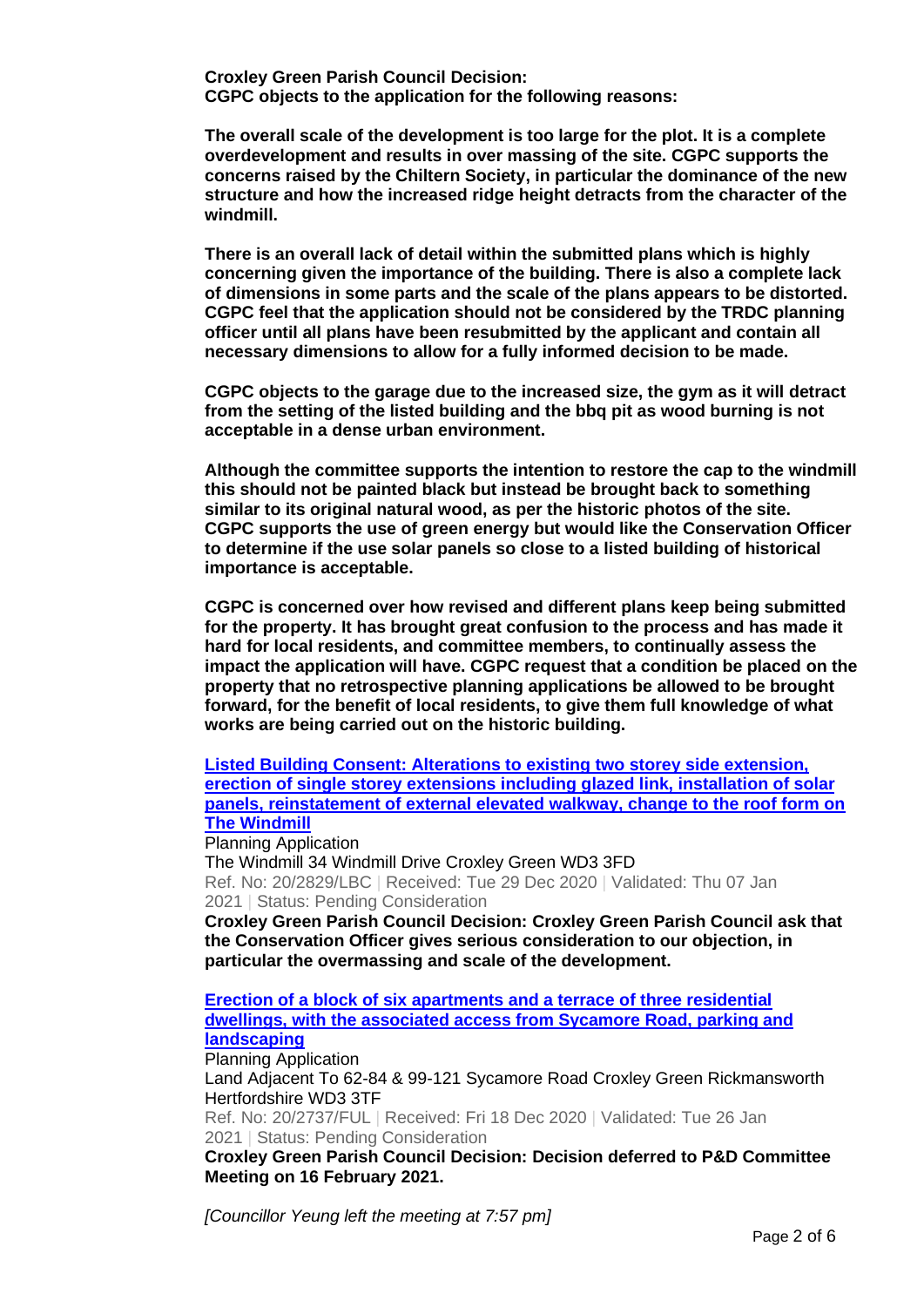## **PD3771/21 Highways and Road Safety**

The Clerk advised members that Controlled Parking Zone (CPZ) line painting and installation of posts to display parking restrictions had commenced along New Road and Dickinson Square.

## **PD3772/21 Minutes**

The Minutes to be considered were those of the Thursday 7 and Tuesday 19 January 2021.

## **Resolved:**

• That the Minutes of the meeting held on Thursday 7 and Tuesday 19 January 2021 be approved and signed by the Chairman**.**

## **PD3773/21 Matters Arising**

There were no matters arising.

# **PD3774/21 Planning Applications**

In the following applications "NGFO" means No Grounds For Objection:

#### **[Demolition of existing conservatory and erection of single storey rear extension](https://www3.threerivers.gov.uk/online-applications/applicationDetails.do?activeTab=summary&keyVal=QLVY8BQFLRP00&prevPage=inTray)** Planning Application

22 Watford Road Croxley Green WD3 3BJ

Ref. No: 20/2819/FUL | Received: Tue 29 Dec 2020 | Validated: Thu 14 Jan 2021 | Status: Pending Consideration

**Croxley Green Parish Council Decision: NGFO subject to neighbours comments**

# **[Listed Building Consent: Construction of summerhouse outbuilding](https://www3.threerivers.gov.uk/online-applications/applicationDetails.do?activeTab=summary&keyVal=QLKUJVQFLOM00&prevPage=inTray)**

Planning Application Halewood Cottage The Green Croxley Green WD3 3HT Ref. No: 20/2767/LBC | Received: Mon 21 Dec 2020 | Validated: Tue 05 Jan 2021 | Status: Pending Consideration

**Croxley Green Parish Council Decision: CGPC object to the application, due to the scale, form and adverse impact on the special historic character of the property and the impact to the view from Stone's Orchard.**

**[Alterations to roof form including increase in ridge height, formation of crown](https://www3.threerivers.gov.uk/online-applications/applicationDetails.do?activeTab=summary&keyVal=QMYUEVQFLXO00&prevPage=inTray)  [roof form, provision of front and rear dormers and rooflights](https://www3.threerivers.gov.uk/online-applications/applicationDetails.do?activeTab=summary&keyVal=QMYUEVQFLXO00&prevPage=inTray)**

Planning Application 175A New Road Croxley Green WD3 3HB Ref. No: 21/0077/FUL | Received: Fri 15 Jan 2021 | Validated: Fri 15 Jan 2021 | Status: Pending Consideration

**Croxley Green Parish Council Decision: CGPC object to the overdevelopment of the site and impact on street scene which does not comply with CA2 and CA3 of the Neighbourhood Plan. Note that the application would not be in keeping with Character Area 3 of the CG NP. Neighbours comments should be taken into account.**

**[Prior Notification: Conversion of the first floor from retail floorspace \(Class A1\)](https://www3.threerivers.gov.uk/online-applications/applicationDetails.do?activeTab=summary&keyVal=QMX34HQF0D100&prevPage=inTray)  [to form one self-contained 1-bed dwelling \(Class C3\)](https://www3.threerivers.gov.uk/online-applications/applicationDetails.do?activeTab=summary&keyVal=QMX34HQF0D100&prevPage=inTray)** Planning Application 150 Watford Road Croxley Green Rickmansworth Hertfordshire WD3 3BZ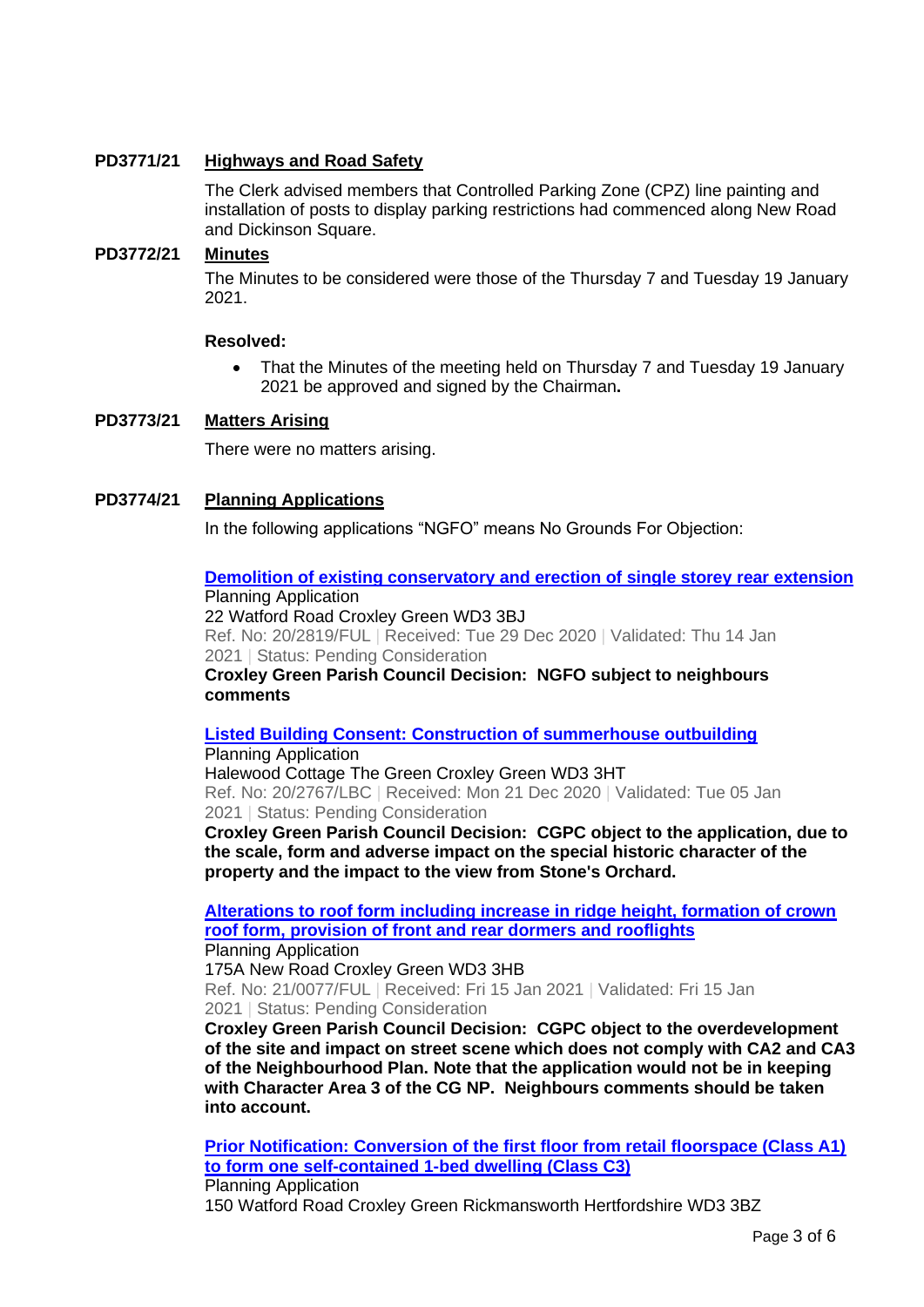Ref. No: 21/0071/PDL | Received: Thu 14 Jan 2021 | Validated: Thu 14 Jan 2021 | Status: Pending Consideration

**Croxley Green Parish Council Decision: CGPC object as this conflicts with policy RE1 in the Neighbourhood Plan and subject to the marketing evidence that continued use for employment purposes is no longer viable.**

#### **[Single storey side/rear extension](https://www3.threerivers.gov.uk/online-applications/applicationDetails.do?activeTab=summary&keyVal=QLU3SJQFLRH00&prevPage=inTray)**

Planning Application 22 Owens Way Croxley Green WD3 3PU Ref. No: 20/2816/FUL | Received: Thu 24 Dec 2020 | Validated: Wed 13 Jan 2021 | Status: Pending Consideration

**Croxley Green Parish Council Decision: NGFO subject to neighbours comments**

## **[Loft conversion including hip to gable roof alteration, rear dormer and front](https://www3.threerivers.gov.uk/online-applications/applicationDetails.do?activeTab=summary&keyVal=QMYUF8QFLXQ00&prevPage=inTray)  [rooflights](https://www3.threerivers.gov.uk/online-applications/applicationDetails.do?activeTab=summary&keyVal=QMYUF8QFLXQ00&prevPage=inTray)**

Planning Application 30 Girton Way Croxley Green WD3 3QN Ref. No: 21/0078/FUL | Received: Fri 15 Jan 2021 | Validated: Thu 21 Jan 2021 | Status: Pending Consideration

**Croxley Green Parish Council Decision: CGPC object to the application as it does not comply with Neighbourhood Plan C.2.2. Recommend a dutch hip or similar.**

#### **[Single storey front and rear extensions](https://www3.threerivers.gov.uk/online-applications/applicationDetails.do?activeTab=summary&keyVal=QMYUBYQFLXK00&prevPage=inTray)**

Planning Application 81 Valley Walk Croxley Green WD3 3TQ Ref. No: 21/0075/FUL | Received: Fri 15 Jan 2021 | Validated: Fri 22 Jan 2021 | Status: Pending Consideration

**Croxley Green Parish Council Decision: CGPC note that the front extension contravenes the Neighbourhood Plan CA2.**

#### **[Single storey side/rear extension and front porch](https://www3.threerivers.gov.uk/online-applications/applicationDetails.do?activeTab=summary&keyVal=QNC42SQFM0K00&prevPage=inTray)**

Planning Application 149 Links Way Croxley Green WD3 3RW Ref. No: 21/0137/FUL | Received: Fri 22 Jan 2021 | Validated: Fri 22 Jan 2021 | Status: Pending Consideration

**Croxley Green Parish Council Decision: CGPC object to the porch as it does not comply with the Neighbourhood Plan CA2. Building work should be restricted to permitted building hours.** 

## **PD3775/21 Recent Decisions by Three Rivers District Council**

#### **Approved**

| <b>Application:</b>    | Part Retrospective: Erection of raised patio to rear of<br>dwelling and new boundary treatment including fencing<br>and gates                                                                                                                   |
|------------------------|-------------------------------------------------------------------------------------------------------------------------------------------------------------------------------------------------------------------------------------------------|
| Address:               | 11 Lancing Way Croxley Green WD3 3LW                                                                                                                                                                                                            |
| <b>Application No:</b> | 20/2364/RSP                                                                                                                                                                                                                                     |
| <b>CGPC Decision</b>   | <b>NGFO</b>                                                                                                                                                                                                                                     |
| <b>TRDC Decision</b>   | Approved                                                                                                                                                                                                                                        |
| <b>Application:</b>    | Redevelopment of the site, including demolition and<br>erection of new commercial buildings, to provide a flexible<br>mix of uses comprising: research and development (Class<br>E), light industrial (Class E), general industrial (Class B2), |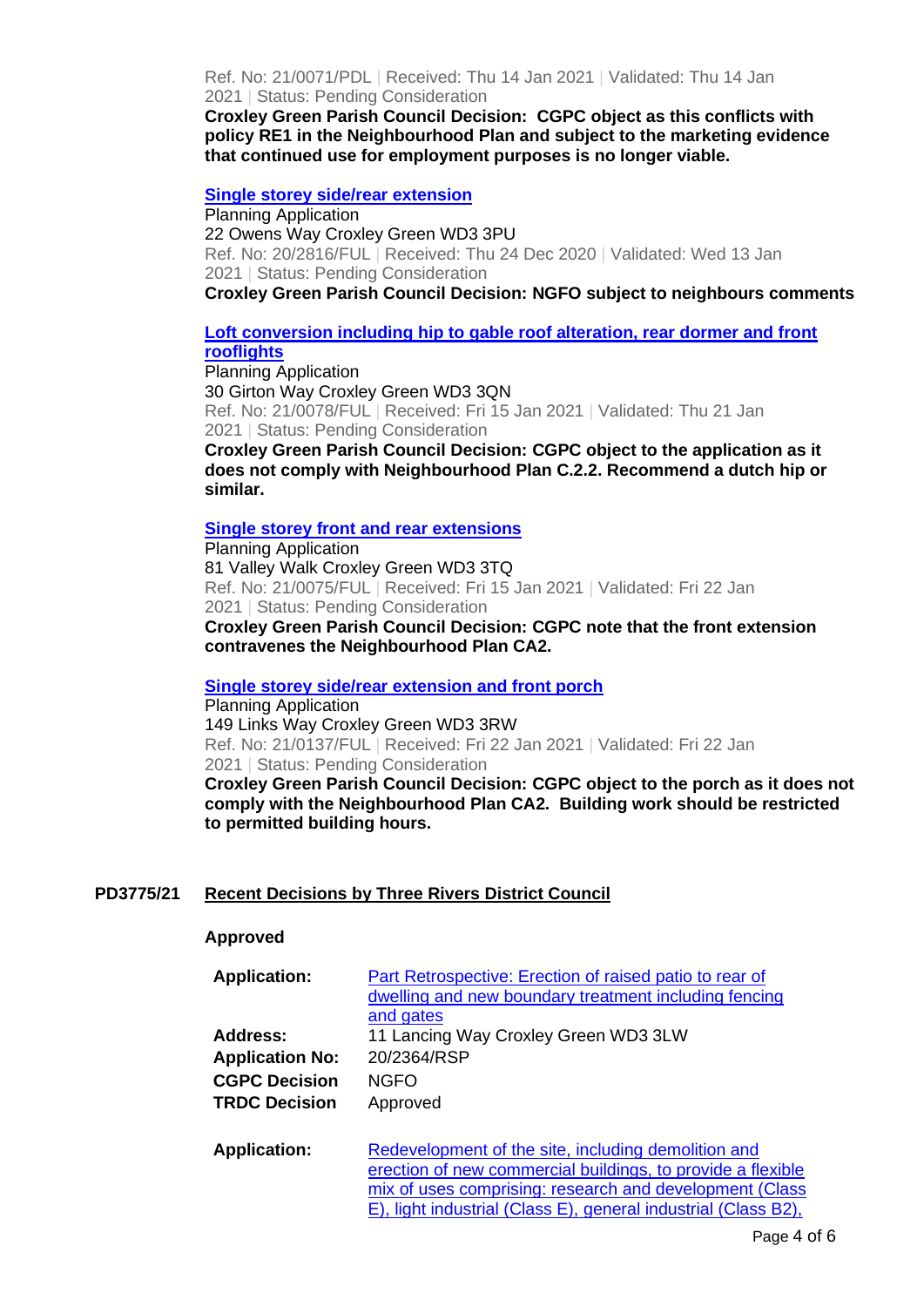|                        | storage and distribution (Class B8), ancillary offices (Class<br>E), standalone cafe (Class E), parking, landscaping and<br>associated works (Cross boundary application with<br><b>Watford Borough Council). Development within Three</b><br><b>Rivers District Council consists only of landscaping works</b> |
|------------------------|-----------------------------------------------------------------------------------------------------------------------------------------------------------------------------------------------------------------------------------------------------------------------------------------------------------------|
| <b>Address:</b>        | 1-5 Faraday Close And 1-6 Greenhill Crescent Car Park<br><b>Watford Business Park Watford Hertfordshire</b>                                                                                                                                                                                                     |
| <b>Application No:</b> | 20/2197/FUL                                                                                                                                                                                                                                                                                                     |
| <b>CGPC Decision</b>   | <b>NGFO</b>                                                                                                                                                                                                                                                                                                     |
| <b>TRDC Decision</b>   | Approved                                                                                                                                                                                                                                                                                                        |
| <b>Application:</b>    | Demolition of existing detached garage and construction of<br>a two story rear extension and single storey side extension                                                                                                                                                                                       |
| <b>Address:</b>        | 11 Ludlow Way Croxley Green WD3 3SJ                                                                                                                                                                                                                                                                             |
| <b>Application No:</b> | 20/2448/FUL                                                                                                                                                                                                                                                                                                     |
| <b>CGPC Decision</b>   | CGPC draws the Planning Officers attention to:<br>the shading of the extension on neighbours                                                                                                                                                                                                                    |
|                        | the angled doors from the kitchen may cause overlooking                                                                                                                                                                                                                                                         |
| <b>TRDC Decision</b>   | NGFO subject to the neighbours comments<br>Approved                                                                                                                                                                                                                                                             |
| <b>Application:</b>    | <b>Two storey front extension</b>                                                                                                                                                                                                                                                                               |
| <b>Address:</b>        | 29 Fuller Way Croxley Green WD3 3PL                                                                                                                                                                                                                                                                             |
| <b>Application No:</b> | 20/2516/FUL                                                                                                                                                                                                                                                                                                     |
| <b>CGPC Decision</b>   | CGPC objects to the application, as the front extension<br>extends beyond the original building line and does not<br>comply with the Neighbourhood Plan CA2                                                                                                                                                     |
| <b>TRDC Decision</b>   | Approved                                                                                                                                                                                                                                                                                                        |
| <b>Application:</b>    | Single storey rear extension                                                                                                                                                                                                                                                                                    |
| <b>Address:</b>        | 3 Valley Walk Croxley Green WD3 3TA                                                                                                                                                                                                                                                                             |
| <b>Application No:</b> | 20/2604/FUL                                                                                                                                                                                                                                                                                                     |
| <b>CGPC Decision</b>   | NGFO subject to neighbours comments and materials to<br>match existing                                                                                                                                                                                                                                          |
| <b>TRDC Decision</b>   | Approved                                                                                                                                                                                                                                                                                                        |
| <b>Application:</b>    | Dropped kerb onto Baldwins Lane                                                                                                                                                                                                                                                                                 |
| <b>Address:</b>        | 317 Baldwins Lane Croxley Green WD3 3LA                                                                                                                                                                                                                                                                         |
| <b>Application No:</b> | 20/2598/FUL                                                                                                                                                                                                                                                                                                     |
| <b>CGPC Decision</b>   | NGFO, suggest a planting schedule is agreed to<br>compensate for the loss of the hedge                                                                                                                                                                                                                          |
| <b>TRDC Decision</b>   | Approved                                                                                                                                                                                                                                                                                                        |
| <b>Application:</b>    | <b>Single storey rear extension</b>                                                                                                                                                                                                                                                                             |
| <b>Address:</b>        | 32 Dickinson Square Croxley Green WD3 3ET                                                                                                                                                                                                                                                                       |
| <b>Application No:</b> | 20/2591/FUL                                                                                                                                                                                                                                                                                                     |
| <b>CGPC Decision</b>   | NGFO subject to the Conservation Officers' opinion on the<br>suitability of the application                                                                                                                                                                                                                     |
| <b>TRDC Decision</b>   | Approved                                                                                                                                                                                                                                                                                                        |

**Refused** None Advised.